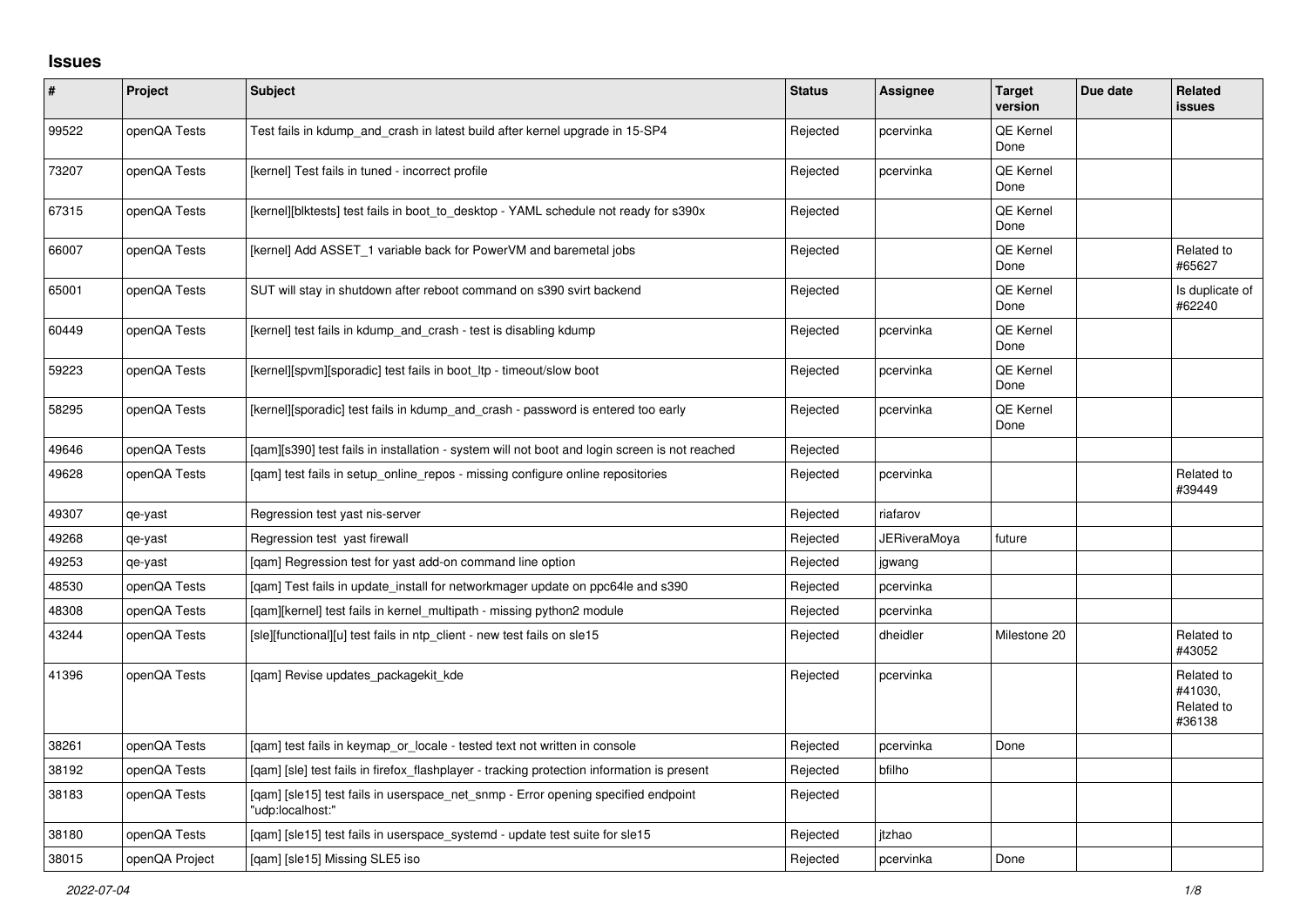| $\vert$ # | Project      | <b>Subject</b>                                                                                                  | <b>Status</b> | <b>Assignee</b> | <b>Target</b><br>version | Due date | Related<br>issues                                                      |
|-----------|--------------|-----------------------------------------------------------------------------------------------------------------|---------------|-----------------|--------------------------|----------|------------------------------------------------------------------------|
| 38003     | openQA Tests | [qam] [sle15] test fails in scc_registration - no candidate needle with tag(s)<br>'scc-module-%REQUIRED_ADDONS% | Rejected      |                 |                          |          |                                                                        |
| 38000     | openQA Tests | [sle15] [qam] test fails in bootloader_s390 - Could not retrieve required variable REPO_0                       | Rejected      |                 | Done                     |          |                                                                        |
| 37438     | openQA Tests | [qam] test fails in kernel_ltp_fs - issue in qa_testsuite                                                       | Rejected      | pcervinka       |                          |          |                                                                        |
| 34693     | openQA Tests | [qam] test fails in install_update - missing INCIDENT_PATCH                                                     | Rejected      | osukup          |                          |          |                                                                        |
| 33451     | openQA Tests | [gam] test fails in dstat - package not available on SP1                                                        | Rejected      | pcervinka       |                          |          |                                                                        |
| 32896     | openQA Tests | [sle] test fails in pdsh slave                                                                                  | Rejected      | pcervinka       |                          |          |                                                                        |
| 27910     | openQA Tests | [qam] test fails in patch_and_reboot - many download failures                                                   | Rejected      |                 |                          |          |                                                                        |
| 26830     | openQA Tests | [qam] test fails in sle2docker - sles docker image has new name                                                 | Rejected      | pcervinka       |                          |          |                                                                        |
| 21774     | openQA Tests | [qam] test fails in evolution_mail_imap - test hangs on querying authentication types                           | Rejected      | pcervinka       |                          |          | Related to<br>#21814,<br>Related to<br>#29357.<br>Related to<br>#29360 |
| 21046     | openQA Tests | [gam] test fails in tracker search in nautilus - keyboard press is not reaching target                          | Rejected      |                 |                          |          |                                                                        |
| 20790     | openQA Tests | [qam] SLE12-SP3 test fails in 1_unknown_-slenkins-tests-openvpn-control                                         | Rejected      | pcervinka       |                          |          | Related to<br>#20002                                                   |
| 20720     | openQA Tests | [qam][aarch64] test fails in install_patterns -> skips over grub2 menue                                         | Rejected      |                 |                          |          | Related to<br>#20174                                                   |
| 55166     | openQA Tests | [spvm][ppc][serial] test fails in kdump_and_crash - no response from serial                                     | Closed        | pcervinka       | QE Kernel<br>Done        |          |                                                                        |
| 54416     | openQA Tests | [kernel][ltp] Setup GitLab CI for LTP daily builds                                                              | Closed        | pcervinka       | QE Kernel<br>Done        |          |                                                                        |
| 54275     | openQA Tests | [kernel]kotd][ltp][s390x] test fails in install_ltp - failure after install_kotd, console issue                 | Closed        | pcervinka       | QE Kernel<br>Done        |          | Related to<br>#54260                                                   |
| 53294     | openQA Tests | [kernel][ltp] test fails in boot_ltp - incorrect kernel name provided                                           | Closed        | pcervinka       | QE Kernel<br>Done        |          | Related to<br>#51743                                                   |
| 53165     | openQA Tests | [kernel][installation][lvm] test fails in lvm_no_separate_home - update lvm installation part for<br>sle12-sp5  | Closed        | pcervinka       | QE Kernel<br>Done        |          |                                                                        |
| 30514     | openQA Tests | [gam] test fails in java - increase timeout for installation                                                    | Closed        | pcervinka       |                          |          |                                                                        |
| 21790     | openQA Tests | [qam] test fails in wireshark - test don't match capturing needle                                               | Closed        |                 |                          |          |                                                                        |
| 104613    | openQA Tests | Enable Itp known issues on o3                                                                                   | Resolved      | pvorel          | QE Kernel<br>Done        |          |                                                                        |
| 91076     | openQA Tests | Test fails in install_ltp - 32bit version dependency on libmnl                                                  | Resolved      |                 | QE Kernel<br>Done        |          |                                                                        |
| 89990     | openQA Tests | Error on tests/kernel/run_ltp.pm: Can't locate sle/tests/kernel/run_ltp.pm                                      | Resolved      | okurz           | Ready                    |          | Related to<br>#67723                                                   |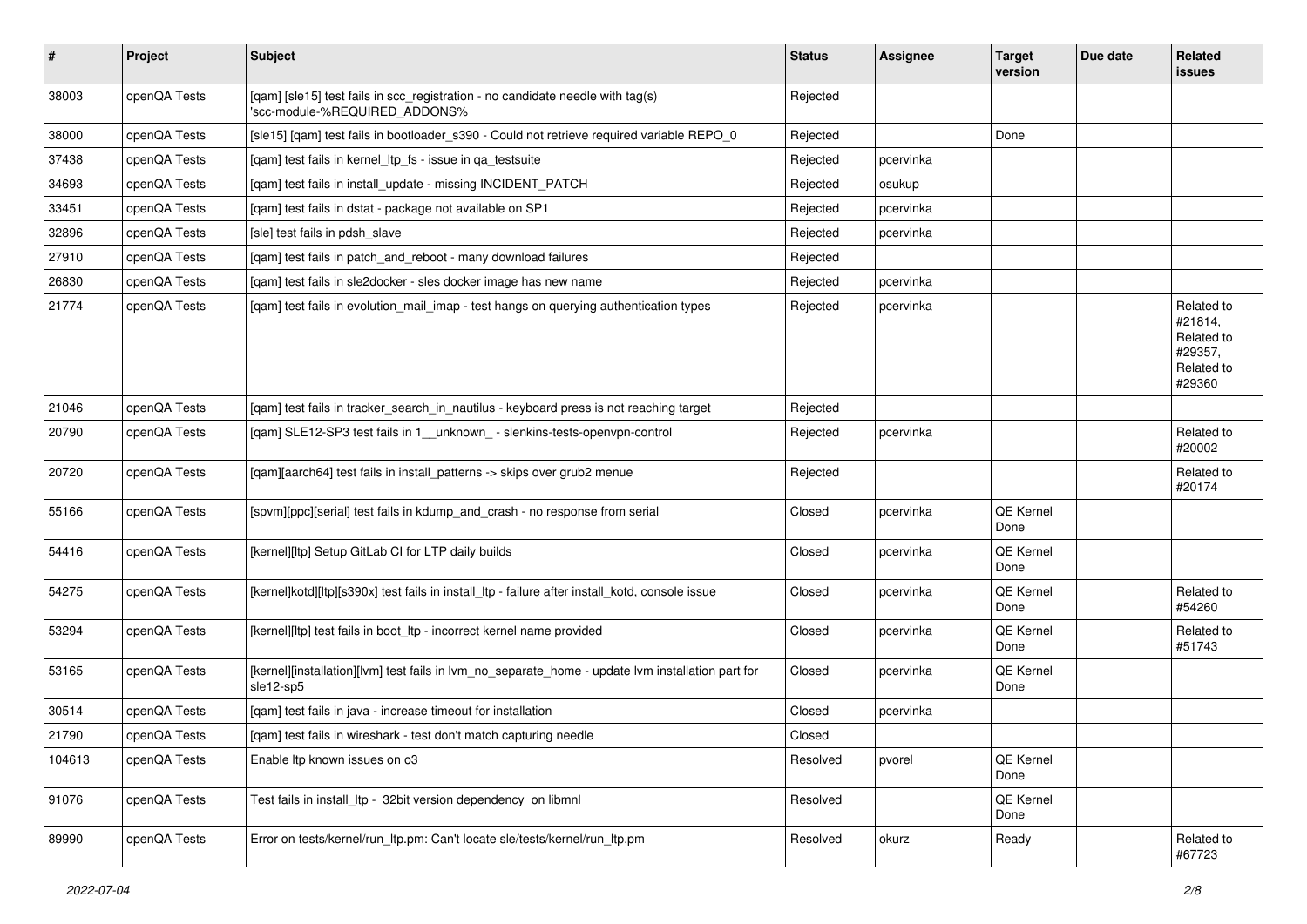| $\vert$ # | <b>Project</b> | <b>Subject</b>                                                                              | <b>Status</b> | Assignee  | <b>Target</b><br>version | Due date | Related<br><b>issues</b> |
|-----------|----------------|---------------------------------------------------------------------------------------------|---------------|-----------|--------------------------|----------|--------------------------|
| 89966     | openQA Tests   | [qe-core] Test kernel_multipath tries to install fixed version of mdadm                     | Resolved      | geor      | QE-Core:<br>Ready        |          |                          |
| 73099     | openQA Tests   | [kernel][powervm] Test fails in install_klp_product - console is not switched               | Resolved      | pcervinka | <b>QE Kernel</b><br>Done |          |                          |
| 67108     | openQA Tests   | [qam] test fails in install - incorrect job configuration XFSTESTS_REPO                     | Resolved      | dzedro    |                          |          |                          |
| 66203     | openQA Tests   | [kernel][ltp] test fails in ioctl_loop05 - LOOP_SET_DIRECT_IO succeeded unexpectedly        | Resolved      |           | QE Kernel<br>Done        |          |                          |
| 66188     | openQA Tests   | [kernel] test fails in boot Itp - increase timeout                                          | Resolved      | pcervinka | <b>QE Kernel</b><br>Done |          |                          |
| 65627     | openQA Project | [kernel] Job fails to download LTP asset file                                               | Resolved      | MDoucha   | QE Kernel<br>Done        |          | Related to<br>#66007     |
| 65067     | openQA Tests   | [kernel] test fails in clone301                                                             | Resolved      | metan     | QE Kernel<br>Done        |          |                          |
| 64030     | openQA Tests   | [kernel][ltp]spvm] test fails in boot_ltp - Not finished boot                               | Resolved      | pcervinka | QE Kernel<br>Done        |          |                          |
| 63943     | openQA Tests   | [kernel][ltp] test fails in pkey01 - Setup hugepages before test execution                  | Resolved      | pcervinka | <b>QE Kernel</b><br>Done |          | Related to<br>#63610     |
| 63610     | openQA Tests   | [kernel][ltp][spvm] - test fails in pkey01 on spvm                                          | Resolved      | pcervinka | <b>QE Kernel</b><br>Done |          | Related to<br>#63943     |
| 60818     | openQA Tests   | [kernel] test fails in kdump_and_crash - password prompt is not catched                     | Resolved      | pcervinka | QE Kernel<br>Done        |          |                          |
| 60746     | openQA Tests   | [kernel] test fails in boot to desktop - increase timeout after password                    | Resolved      | pcervinka | QE Kernel<br>Done        |          |                          |
| 60326     | openQA Tests   | [kernel] test fails in multipath - update schedule                                          | Resolved      | pcervinka | QE Kernel<br>Done        |          |                          |
| 60182     | openQA Tests   | [kernel][spvm] test fails in lvm no separate home - update needles                          | Resolved      | pcervinka | <b>QE Kernel</b><br>Done |          |                          |
| 60083     | openQA Tests   | [kernel][functional] - test fails in boot to desktop - password is not entered              | Resolved      | pcervinka | <b>QE Kernel</b><br>Done |          |                          |
| 59954     | openQA Tests   | [kernel][spvm] test fails in ga test klp - git should be git-core                           | Resolved      | pcervinka | <b>QE Kernel</b><br>Done |          |                          |
| 59843     | openQA Tests   | [spvm][kernel][openga] test fails in coredump collect - multiple select console fails       | Resolved      | pcervinka | QE Kernel<br>Done        |          | Related to<br>#60497     |
| 59226     | openQA Tests   | [kernel]ltp][spvm][sporadic] test fails in boot_ltp - cat /tmp/ver_linux_before.txt timeout | Resolved      | pcervinka | QE Kernel<br>Done        |          | Related to<br>#59190     |
| 58871     | openQA Tests   | [spvm][kernel][functional] Shutdown check not implemented for spvm backend                  | Resolved      | pcervinka | QE Kernel<br>Done        |          |                          |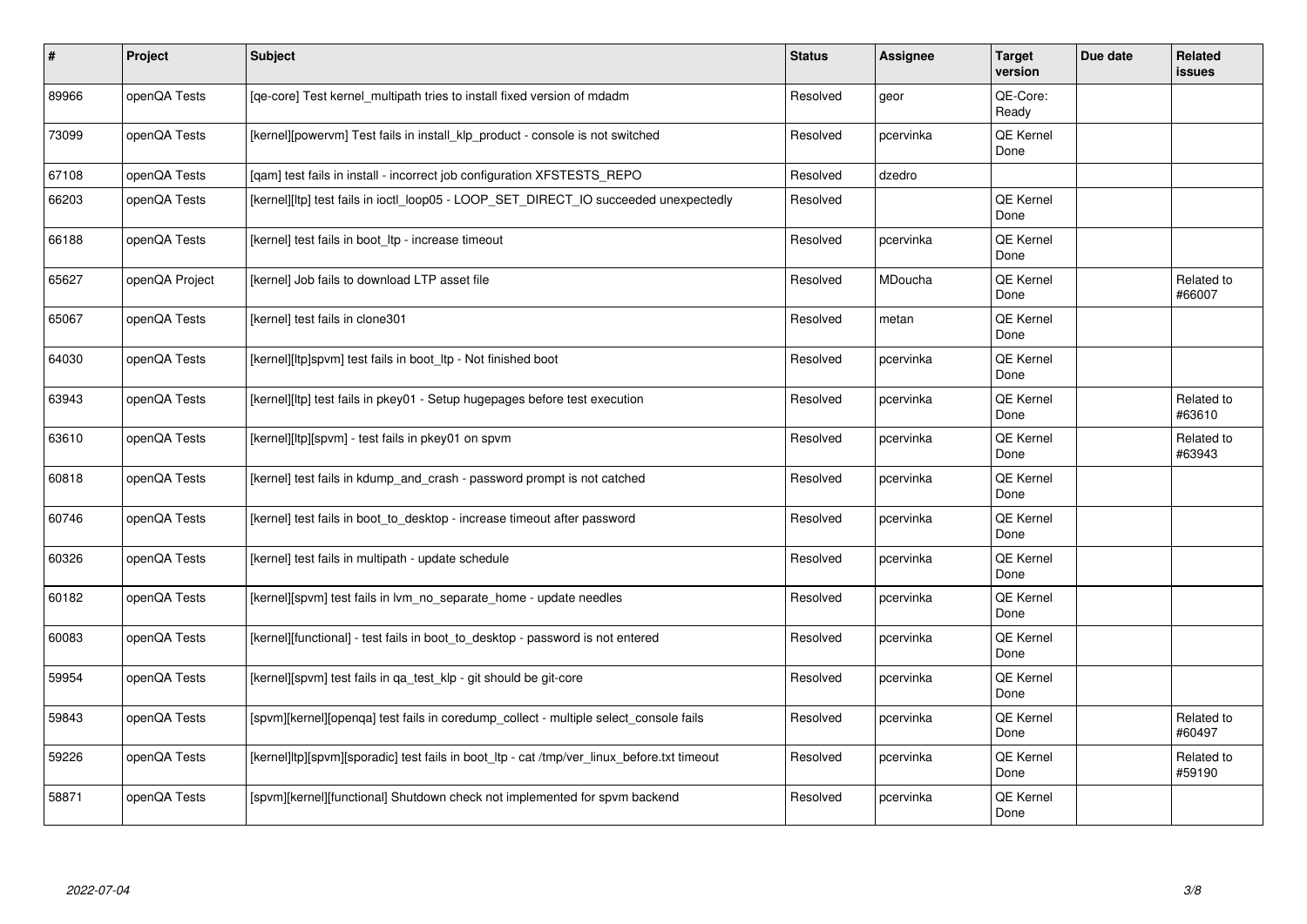| #     | Project        | Subject                                                                                                  | <b>Status</b> | <b>Assignee</b> | <b>Target</b><br>version | Due date | Related<br>issues                                                                                  |
|-------|----------------|----------------------------------------------------------------------------------------------------------|---------------|-----------------|--------------------------|----------|----------------------------------------------------------------------------------------------------|
| 57329 | openQA Tests   | [kernel][functional] PowerVM console is not active all the time                                          | Resolved      | pcervinka       | QE Kernel<br>Done        |          | Related to<br>#54617.<br>Related to<br>#58220.<br>Related to<br>#14626, Has<br>duplicate<br>#62819 |
| 57266 | openQA Project | Forbid test suite name changes if used in job groups                                                     | Resolved      | cdywan          | Done                     |          |                                                                                                    |
| 57224 | openQA Tests   | [kernel] - test fails in kdump_and_crash - pasword is not entered before grub                            | Resolved      | pcervinka       | QE Kernel<br>Done        |          |                                                                                                    |
| 56615 | openQA Tests   | [kernel] test fails in tuned - error message for perf_bias failure is different on SLE15-SP1             | Resolved      | pcervinka       | QE Kernel<br>Done        |          |                                                                                                    |
| 52409 | openQA Tests   | [sle][kernel][textmode][ppc] test fails in system_role - installation fail during system_role selection  | Resolved      | pcervinka       | QE Kernel<br>Done        |          |                                                                                                    |
| 51365 | openQA Tests   | [research] Named pipe /dev/sshserial missing lines on first use                                          | Resolved      | pcervinka       | QE Kernel<br>Done        |          |                                                                                                    |
| 50459 | openQA Tests   | [qam][blue][leap] test fails in updates_packagekit_gpk - fail after update                               | Resolved      | pcervinka       |                          |          |                                                                                                    |
| 50387 | openQA Tests   | [qam][blue] - test fails in updates_packagekit_kde                                                       | Resolved      | pcervinka       |                          |          |                                                                                                    |
| 50309 | openQA Tests   | [qam][blue][leap][opensuse] Update online_repos behavior to activate online repositories                 | Resolved      | pcervinka       |                          |          | Blocks #39449                                                                                      |
| 50243 | openQA Tests   | [kernel] - test fails in trinity - test is not designed to be run on ooo                                 | Resolved      | pvorel          | <b>QE Kernel</b><br>Done |          | Related to<br>#50525                                                                               |
| 50045 | openQA Tests   | [qam][blue][sle] - Fix type_password to accept parameters and pass them to the inner call<br>type_string | Resolved      | pcervinka       |                          |          | Related to<br>#49655                                                                               |
| 49673 | openQA Tests   | [qam] test fails in zypper_docker - increase timeout for zypper docker operation                         | Resolved      |                 |                          |          |                                                                                                    |
| 49418 | openQA Tests   | [qe-asg][qem] test fails in cluster_md                                                                   | Resolved      | jadamek         |                          |          |                                                                                                    |
| 49313 | qe-yast        | [gam][newt][yast2-rdp] Regression test yast rdp                                                          | Resolved      | jgwang          |                          |          |                                                                                                    |
| 49298 | qe-yast        | [qam][newt][yast2-nfs-server] Regression test yast nfs-server                                            | Resolved      | simonlm         |                          |          |                                                                                                    |
| 49295 | qe-yast        | [qam][newt][yast2-nfs-client] Regression test yast nfs                                                   | Resolved      | jgwang          |                          |          |                                                                                                    |
| 49286 | qe-yast        | [qam][newt][yast2-lang] Regression test yast language                                                    | Resolved      | mgrifalconi     |                          |          |                                                                                                    |
| 49283 | qe-yast        | [qam] Regression test yast keyboard                                                                      | Resolved      | simonlm         |                          |          |                                                                                                    |
| 49277 | qe-yast        | [qam][newt][yast2-http-server] Regression test yast http-server                                          | Resolved      | shukui          |                          |          |                                                                                                    |
| 49271 | qe-yast        | [qam][newt][yast2-ftp-server] Regression test yast ftp-server                                            | Resolved      | shukui          |                          |          |                                                                                                    |
| 49265 | qe-yast        | [qam][maint][yast2-storage][yast2-storage-ng] Regression test yast disk                                  | Resolved      | mgrifalconi     |                          |          |                                                                                                    |
| 49262 | qe-yast        | [qam][newt][yast2-dns-server] Regression test yast dns-server                                            | Resolved      | tonyyuan        |                          |          |                                                                                                    |
| 49250 | qe-yast        | [qam][newt][yast2-network] Regression test for yast lan command line option                              | Resolved      | vpelcak         |                          |          |                                                                                                    |
| 49217 | openQA Tests   | [qam][kernel][aarch64][sle] kdump is not scheduled for aarch64                                           | Resolved      | pcervinka       |                          |          |                                                                                                    |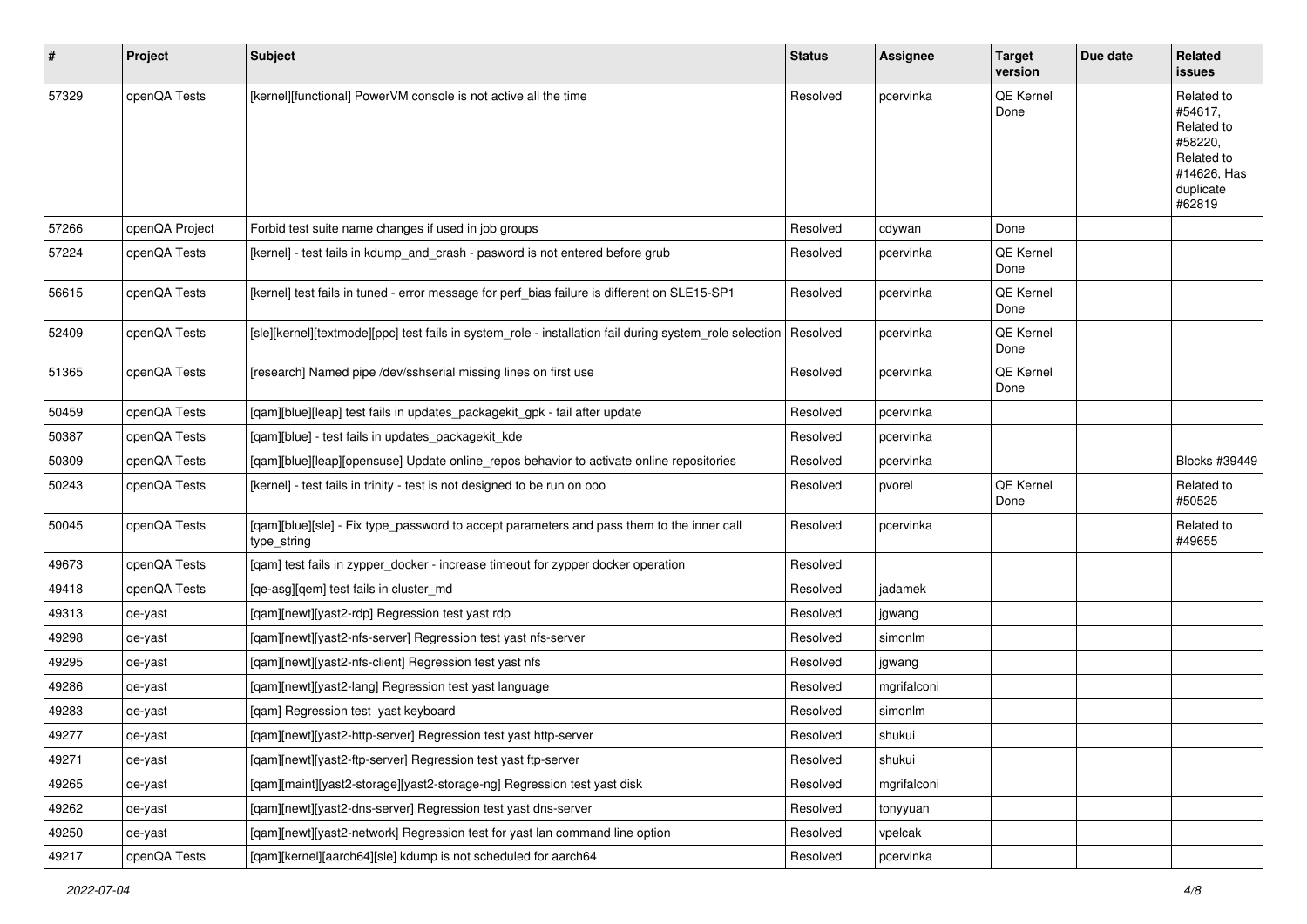| $\vert$ # | Project        | <b>Subject</b>                                                                                     | <b>Status</b> | Assignee       | <b>Target</b><br>version | Due date   | Related<br>issues                                                                                                                                 |
|-----------|----------------|----------------------------------------------------------------------------------------------------|---------------|----------------|--------------------------|------------|---------------------------------------------------------------------------------------------------------------------------------------------------|
| 49121     | openQA Tests   | [qam][kernel][multipath][aarch64] Qemu fails setup multipath on qemu_aarch64                       | Resolved      | pcervinka      |                          |            |                                                                                                                                                   |
| 48524     | openQA Tests   | [qam][ha] Test fails during iscsi client setup - host: command not found                           | Resolved      | pcervinka      |                          |            | Has duplicate<br>#48302                                                                                                                           |
| 48467     | openQA Tests   | [qam][sle] test fails in zypper_lifecycle_toolchain - increase timeout for installation            | Resolved      | martinsmac     |                          | 2019-03-16 | Is duplicate of<br>#47228                                                                                                                         |
| 48362     | openQA Tests   | [qam] test fails in supportutils - remove pam check                                                | Resolved      | hurhaj         |                          |            |                                                                                                                                                   |
| 48155     | openQA Project | [qam][tools][kernel] Duplicate bootindex with multiple paths                                       | Resolved      | pcervinka      |                          |            |                                                                                                                                                   |
| 46895     | openQA Tests   | [qam] test fails in dracut - output not matched on 15SP1                                           | Resolved      | pstivanin      |                          | 2019-01-31 | Related to<br>#47417                                                                                                                              |
| 46487     | openQA Tests   | [gam][functional][y] test fails in select patterns and packages                                    | Resolved      | riafarov       | Milestone 24             |            |                                                                                                                                                   |
| 46109     | openQA Tests   | [qam] test fails in addon_products_via_SCC_yast2                                                   | Resolved      | dheidler       |                          |            | Related to<br>#44252                                                                                                                              |
| 44696     | openQA Tests   | [qam] test fails in sshd - user password is weak                                                   | Resolved      | pdostal        |                          |            |                                                                                                                                                   |
| 41030     | openQA Tests   | [qam] test fails in updates_packagekit_kde - zypper update requires additional install step        | Resolved      | pcervinka      |                          |            | Related to<br>#41396                                                                                                                              |
| 40547     | openQA Tests   | [qam][opensuse] test fails in updates_packagekit_kde - job timeout                                 | Resolved      | pcervinka      | Done                     |            |                                                                                                                                                   |
| 40418     | openQA Tests   | [qam][functional][sle] test fails in select_patterns_and_packages                                  | Resolved      | riafarov       |                          |            | Related to<br>#38870                                                                                                                              |
| 40259     | openQA Tests   | [qam] test fails in libreoffice_mainmenu_components - needle fail at base-install                  | Resolved      | yuanren10      |                          |            |                                                                                                                                                   |
| 40181     | openQA Tests   | [network] test fails in before_test - wicked basic test fails on 15SP1                             | Resolved      | pcervinka      | Done                     |            |                                                                                                                                                   |
| 39887     | openQA Tests   | [kernel] [sle] [network] test fails in before_test - network failure                               | Resolved      | pcervinka      | Done                     |            |                                                                                                                                                   |
| 39536     | openQA Tests   | [qam] test fails in patch_and_reboot - add missing variables for qam test issues                   | Resolved      | pcervinka      | Done                     |            |                                                                                                                                                   |
| 38387     | openQA Tests   | [functional][u][sporadic][medium] test fails in gnucash - window is not closed                     | Resolved      | SLindoMansilla | Milestone 18             | 2018-08-28 | Related to<br>#38057,<br>Related to<br>#38114,<br>Related to<br>#38702,<br>Related to<br>#39131,<br>Related to<br>#40172,<br>Related to<br>#40319 |
| 38138     | openQA Tests   | [qam] [sle15] test fails in userspace_coreutils - qa_test_coreutils not properly updated for sle15 | Resolved      |                |                          |            |                                                                                                                                                   |
| 38135     | openQA Tests   | [qam] [sle15] test fails in userspace_bind - qa_test_bind is not updated for SLE15                 | Resolved      | pcervinka      | Done                     |            |                                                                                                                                                   |
| 38129     | openQA Tests   | [qam] [sle15] test fails in userspace_apparmor - suite qa_test_apparmor not updated for sle15      | Resolved      |                |                          |            | Related to<br>#43982                                                                                                                              |
| 38069     | openQA Tests   | [qam] [sle] [functional] test fails in pidgin_IRC - failure after check_screen change              | Resolved      | okurz          |                          |            |                                                                                                                                                   |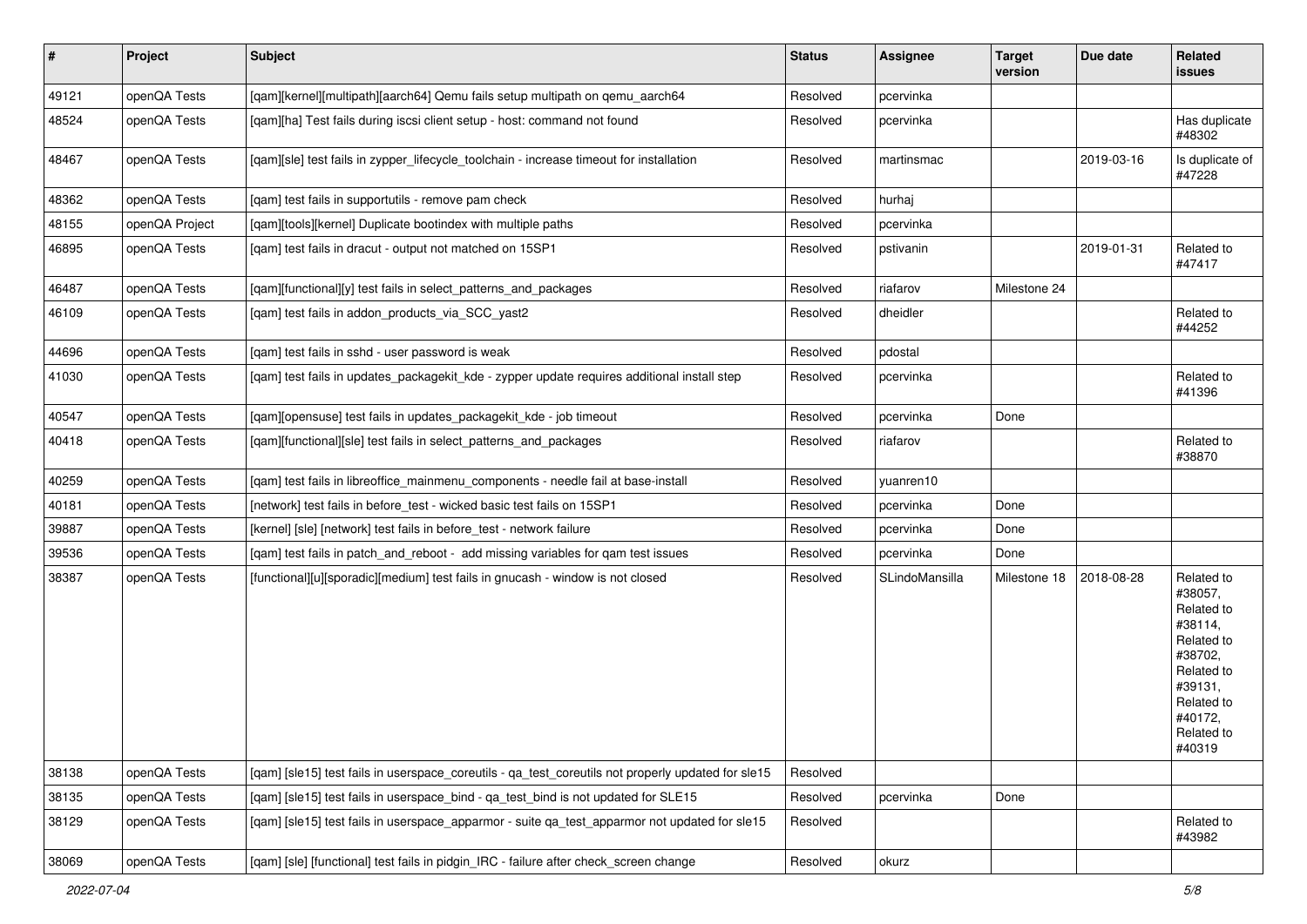| $\sharp$ | Project        | <b>Subject</b>                                                                                            | <b>Status</b> | Assignee     | <b>Target</b><br>version | Due date | Related<br>issues                                                         |
|----------|----------------|-----------------------------------------------------------------------------------------------------------|---------------|--------------|--------------------------|----------|---------------------------------------------------------------------------|
| 38066    | openQA Tests   | [qam] [sle] [functional] test fails in application_starts_on_login - failure after check_screen<br>change | Resolved      | okurz        |                          |          |                                                                           |
| 37979    | openQA Tests   | [SLE] test fails in updates_packagekit_gpk - gpk-update-viewer doesn't start                              | Resolved      | riafarov     |                          |          | Related to<br>#31954                                                      |
| 37928    | openQA Tests   | [QAM] [SLE 15] Migrate Itp tests in Updates to new runner                                                 | Resolved      | osukup       |                          |          |                                                                           |
| 37925    | openQA Tests   | [QAM] [SLE 15] Make SLE-HPC product installation compatible with QAM update flow                          | Resolved      | pcervinka    | Done                     |          |                                                                           |
| 37093    | openQA Tests   | [qam] test fails in evolution_mail_imap - remove workaround for bsc#1049387                               | Resolved      | pcervinka    |                          |          |                                                                           |
| 34288    | openQA Tests   | [qam] test fails in zypper_info - zypper_info shouldn't be started                                        | Resolved      | riafarov     |                          |          | Related to<br>#32038                                                      |
| 34258    | openQA Tests   | [qam][sle] test fails in updates_packagekit_gpk                                                           | Resolved      |              |                          |          |                                                                           |
| 34255    | openQA Tests   | [sle] test fails in kdump_and_crash - fail related to ruby2.1-rubygem-nokogiri                            | Resolved      | mgriessmeier |                          |          | Related to<br>#34777                                                      |
| 33643    | openQA Tests   | [gam][ha] test fails in ha cluster init - scp failure                                                     | Resolved      | pcervinka    |                          |          |                                                                           |
| 33469    | openQA Tests   | [qam] test fails in dstat - clean/update needles for dstat-fileoutput                                     | Resolved      | pcervinka    |                          |          | Related to<br>#32719                                                      |
| 32716    | openQA Tests   | [ga]test fails in shutdown                                                                                | Resolved      | pcervinka    |                          |          |                                                                           |
| 32434    | openQA Tests   | [qam] - test fails in sle2docker - docker test suites don't clean images properly                         | Resolved      | pgeorgiadis  |                          |          |                                                                           |
| 32431    | openQA Tests   | [hpc] Missing gnome aarch64 image for ganglia                                                             | Resolved      |              |                          |          |                                                                           |
| 31867    | openQA Tests   | [qam] test fails in partitioning_raid - failures after update to needles                                  | Resolved      |              |                          |          | Related to<br>#28955                                                      |
| 31810    | openQA Tests   | [qam] test fails in docker - disable docker tests on sle12-sp1                                            | Resolved      | pcervinka    |                          |          |                                                                           |
| 31699    | openQA Tests   | [qam] test fails in scc_registration - failing since scc_addons update                                    | Resolved      | osukup       |                          |          |                                                                           |
| 31657    | openQA Tests   | [qam] test fails in runc - conflict between docker-runc and runc                                          | Resolved      | pgeorgiadis  |                          |          |                                                                           |
| 31315    | openQA Tests   | [qam] test fails in wireshark - rm command is not fully typed after alt-f4                                | Resolved      | pcervinka    |                          |          |                                                                           |
| 31309    | openQA Tests   | [qam] test fails in libreoffice_mainmenu_components - needles should be updated                           | Resolved      | pcervinka    |                          |          |                                                                           |
| 31180    | openQA Tests   | [gam] test fails in kernel kexec - migration to systemctl broke the test                                  | Resolved      | pcervinka    |                          |          |                                                                           |
| 30814    | openQA Tests   | [qam] test fails in yast2_ntpclient - log window is not closed                                            | Resolved      | pcervinka    |                          |          |                                                                           |
| 30388    | openQA Project | [qam] openqaworker10:4 - worker fail all tests - qemu instances are left behind                           | Resolved      | dasantiago   | Done                     |          | Related to<br>#30595.<br>Related to<br>#30700, Has<br>duplicate<br>#31126 |
| 30219    | openQA Tests   | [qam] openqaworker3:8 - DIE can't open qmp                                                                | Resolved      |              |                          |          |                                                                           |
| 30127    | openQA Tests   | [qam] test fails in application_starts_on_login - dynamic space in needle                                 | Resolved      | pcervinka    |                          |          |                                                                           |
| 30039    | openQA Tests   | [qam] test fails in zypper_lr_validate - use version_utils instead of utils                               | Resolved      | pcervinka    |                          |          |                                                                           |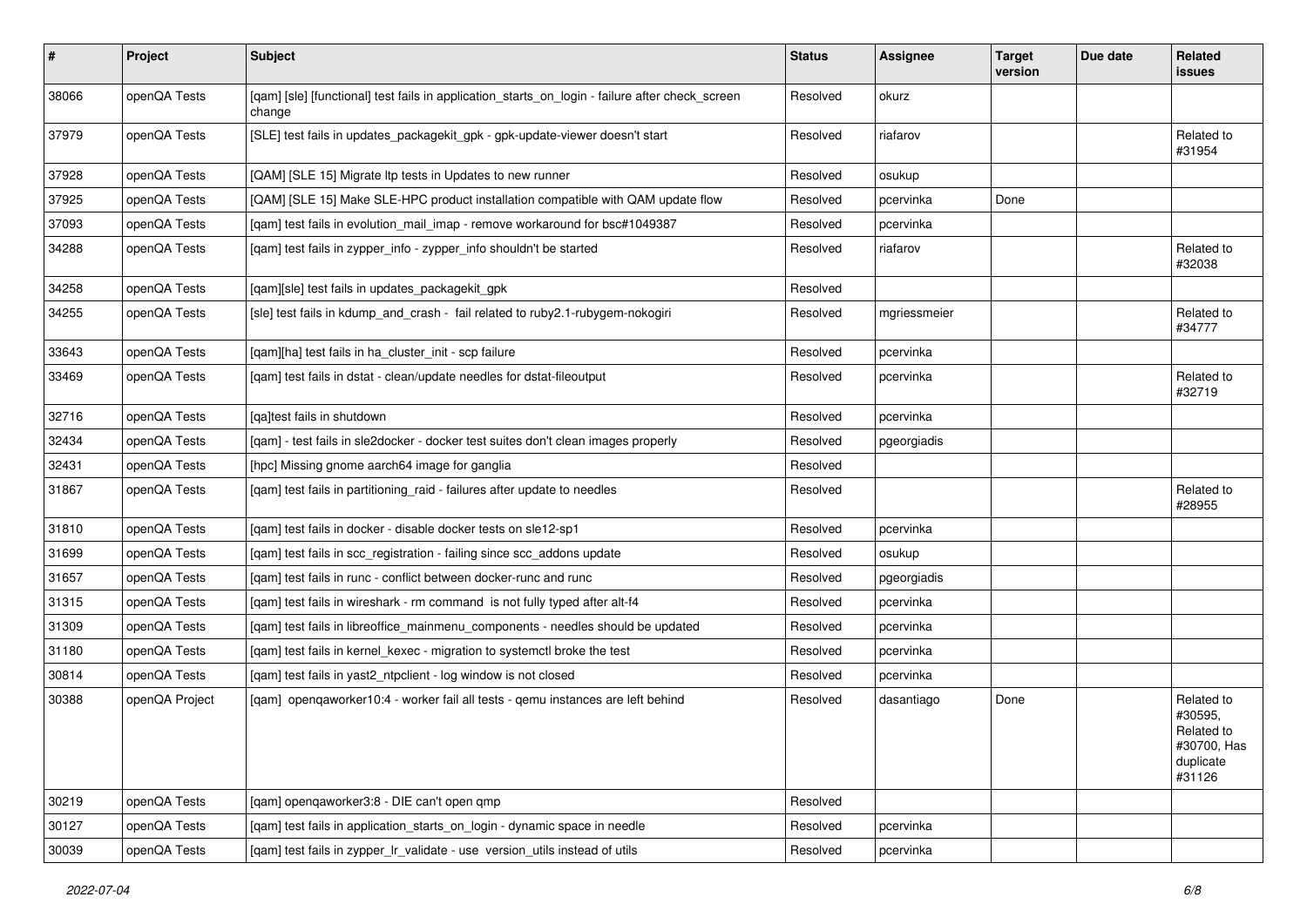| $\sharp$ | <b>Project</b> | Subject                                                                                                   | <b>Status</b> | Assignee     | <b>Target</b><br>version | Due date | Related<br>issues                                   |
|----------|----------------|-----------------------------------------------------------------------------------------------------------|---------------|--------------|--------------------------|----------|-----------------------------------------------------|
| 30033    | openQA Tests   | [qam] test fails in libreoffice_mainmenu_components - ttyS0 permission denied                             | Resolved      | okurz        |                          |          | Related to<br>#29940                                |
| 28528    | openQA Tests   | [qam] test fails in groupwise - package is missing in ibs                                                 | Resolved      | pcervinka    |                          |          |                                                     |
| 28297    | openQA Tests   | [qam] test fails in firefox_developertool - missed click                                                  | Resolved      | bfilho       |                          |          | Related to<br>#33781                                |
| 28291    | openQA Tests   | [qam] test fails in firefox_passwd - incorrectly typed password                                           | Resolved      | emiura       |                          |          |                                                     |
| 28288    | openQA Tests   | [qam] test fails in firefox_headers - missed keys on input                                                | Resolved      | coolo        |                          |          |                                                     |
| 28015    | openQA Tests   | [qam] test fails setup - aplay.pm syntax error                                                            | Resolved      | riafarov     |                          |          |                                                     |
| 27994    | openQA Tests   | [qam][expedite][sprint 201711.2] test fails in test setup in bmwqemu.pm                                   | Resolved      | szarate      |                          |          |                                                     |
| 27901    | openQA Tests   | [qam] test fails in evolution_smoke - imap aol not responding                                             | Resolved      | pcervinka    |                          |          |                                                     |
| 27618    | openQA Tests   | [qam] test fails in firefox_java - remote side changed appearance                                         | Resolved      | pcervinka    |                          |          |                                                     |
| 27506    | openQA Tests   | [qam] test fails in 1_shim_suite - missing repository on dist                                             | Resolved      | thehejik     |                          |          |                                                     |
| 27244    | openQA Tests   | [qam] test fails in select_patterns_and_packages - ha pattern is unselected                               | Resolved      | pcervinka    |                          |          |                                                     |
| 27205    | openQA Tests   | [qam] test fails in setup - failing needles in iscsi support server                                       | Resolved      | pcervinka    |                          |          |                                                     |
| 25926    | openQA Tests   | [gam] test fails in sle2docker                                                                            | Resolved      | pcervinka    |                          |          |                                                     |
| 21052    | openQA Tests   | [qam] test fails in shotwell_export - failure on first launch                                             | Resolved      | vsvecova     |                          |          |                                                     |
| 21048    | openQA Tests   | [qam] test fails in tracker_search_in_nautilus - keyboard press is not reaching target                    | Resolved      | pcervinka    |                          |          | Related to<br>#5830                                 |
| 20980    | openQA Tests   | [qam] test fails in addon_products_sle                                                                    | Resolved      | riafarov     |                          |          |                                                     |
| 20904    | openQA Tests   | [qam] - test fails in bootloader_s390 - ftp is missing install medium                                     | Resolved      | mgriessmeier |                          |          | Related to<br>#21038                                |
| 20804    | openQA Tests   | [qam] SLE12-SP3 test fails in system_role - incorrect content of variable MAINT_TEST_REPO                 | Resolved      | osukup       |                          |          |                                                     |
| 20782    | openQA Tests   | [qam] test fails in install_patterns - mariadb test tries to install devel packages                       | Resolved      | pcervinka    |                          |          |                                                     |
| 20778    | openQA Tests   | [qam] test fails in install_update - missing variable INCIDENT_PATCH                                      | Resolved      |              |                          |          |                                                     |
| 20760    | openQA Tests   | [qam] SLE12-SP3 test fails in add_update_test_repo                                                        | Resolved      | dasantiago   |                          |          |                                                     |
| 20758    | openQA Tests   | [gam] SLE12-SP3 test fails in welcome                                                                     | Resolved      |              |                          |          |                                                     |
| 20756    | openQA Tests   | [qam] SLE12-SP3 test fails in scc_registration                                                            | Resolved      |              |                          |          |                                                     |
| 20716    | openQA Tests   | [qam] test fails in zypper_info triggered on incidents -> needs adaption of pattern match                 | Resolved      | pcervinka    |                          |          |                                                     |
| 20696    | openQA Tests   | [qam] Make evolution_prepare_servers compatibile with openSUSE                                            | Resolved      | pcervinka    |                          |          | Related to<br>#19320                                |
| 19492    | openQA Tests   | [gam] test fails in addon products sle                                                                    | Resolved      |              |                          |          |                                                     |
| 19486    | openQA Tests   | [qam][sle][functional][s390] test fails in install_update -> consoletest_setup types password to<br>early | Resolved      | okurz        |                          |          | Has duplicate<br>#19530, Has<br>duplicate<br>#19584 |